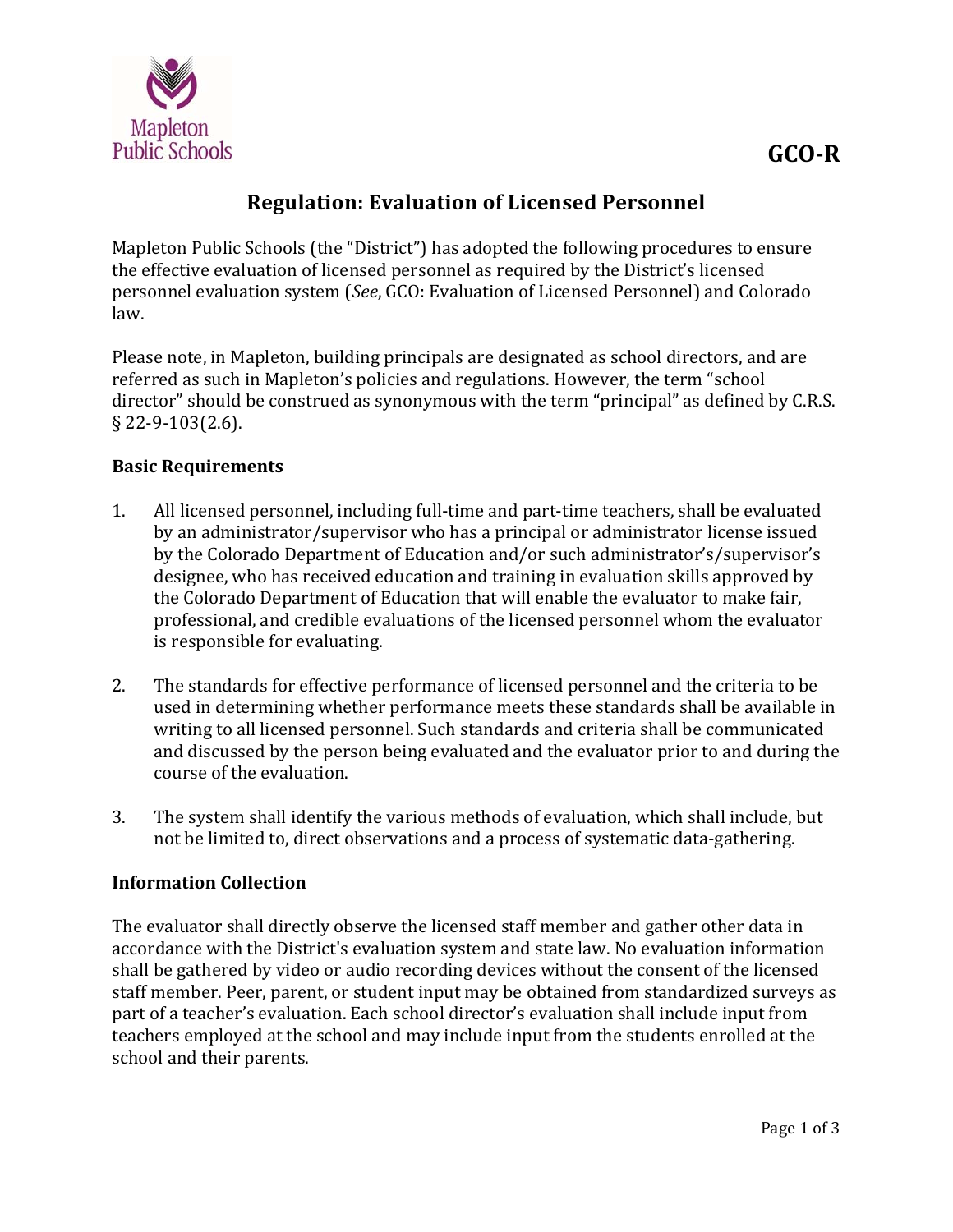

## **Frequency and Duration**

Probationary teachers shall receive at least two documented observations and one evaluation that results in a written evaluation report each academic year. Nonprobationary teachers shall receive at least one documented observation and one evaluation that results in a written report each academic year. Teachers shall receive the written evaluation report at least two weeks before the last class day of the school year.

School directors shall receive at least one evaluation that results in a written report each academic year.

Variations will be permitted in this evaluation schedule, whether requested by the evaluator or licensed staff member, when the staff member is notified by the evaluator that an additional evaluation report is necessary for reasons consistent with one or more purposes of the evaluation system.

Minor adjustments and variations in the evaluation process will be allowed in order to ensure that the evaluation process is thorough and that sufficient data is collected in accordance with the District's evaluation system.

Informal evaluations and observations may be made whenever deemed appropriate by the District. 

#### **Documentation**

The evaluator will prepare a written evaluation report at the conclusion of the evaluation process which will include the following:

- 1. An improvement plan which is specific as to what improvements, if any, are needed in the licensed staff member's performance and which clearly sets forth recommendations for improvements. If the person evaluated is a teacher or a school director, the plan shall include recommendations for additional education and training during his or her license renewal process.
- 2. Specific information about the strengths and weaknesses in the licensed staff member's performance.
- 3. Documentation identifying when a direct observation was made.
- 4. Identification of data sources.

The evaluation report will be discussed with the licensed staff member evaluated. Both the